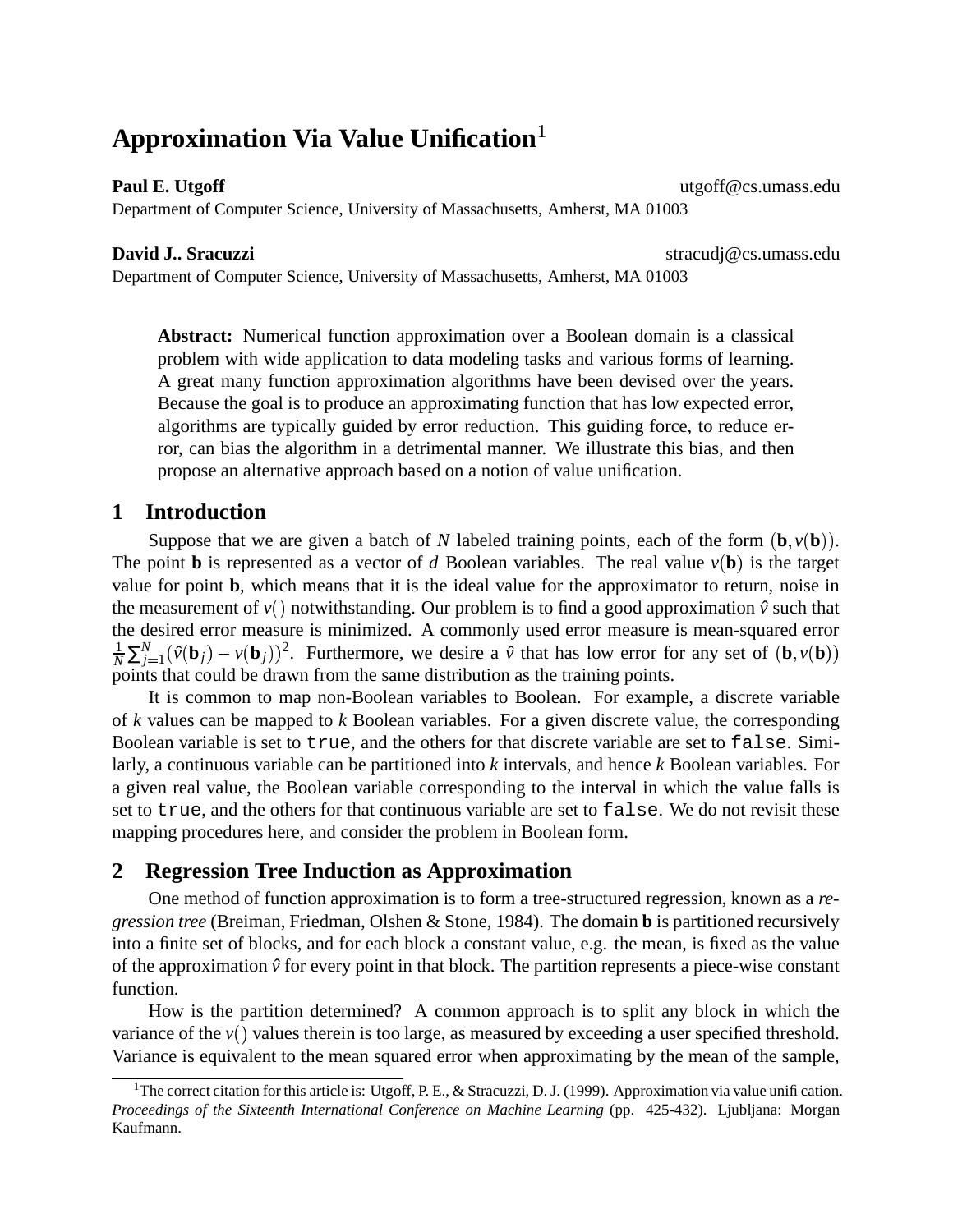

Figure 1. The Two Possible Regression Trees

so this is the same as minimizing error. A split is accomplished by enumerating the possible tests, and selecting a test for which the average error in the resulting blocks would be minimized. For our purposes, each Boolean variable  $b_i$  can serve as a binary test. Let  $L$  be the instances in one block, and *R* be the instances in the other block. Then the assessment of the test is  $\frac{|L|\sigma_L^2 + |R|\sigma_R^2}{|L|+|R|}$ . A test (Boolean variable) with the lowest value of this metric is selected and installed at the decision node, and each of the two resulting blocks is partitioned recursively until each block is of sufficiently low error (variance). In the extreme, every block will contain a single training point, but typically there is a useful amount of generalization, producing fuller blocks and a smaller tree.

## **3 Bias of Error Reduction**

Consider a simple approximation task for instances of two Boolean variables. Suppose that the target function is  $v(\mathbf{b}) = 3b_0 + 11b_1$ , and that we have been given all four possible instances for training. Because  $v()$  does not include any second degree terms, these two Boolean variables make independent contributions to the value of the function. We should not expect either variable to be preferred for the purpose of building a regression tree. However, a regression tree inducer guided by error (variance) reduction will prefer to test  $b_1$  at the root. As shown in Figure 1, testing  $b_0$  at the root groups 14 with 3 in one block, and 11 with 0 in the other. However, testing  $b_1$  at the root groups 14 with 11 in one block, and 3 with 0 in the other, which produces lower expected error. So, although we happen to know in this case that either test is equally good, we see that the test selection metric is biased to favor one over the other. This bias is misleading.

# **4 Value Unification**

Let us examine this same simple function approximation problem from a different point of view. Figure 2(a) depicts the target function *v* as a Venn diagram, where each value shown is the error with respect to  $\hat{v}$ , which is initially the 0 function. A set contains those instances for which the corresponding Boolean variable is true. Suppose that we could infer the  $3b_0$  component of the target function. Then the error function would change to that of Figure 2(b). The point that is in the  $b_0$  set but not the  $b_1$  set now has error 0, and the error for the point that is in both the  $b_0$  set and the  $b_1$  set now has error  $-11$ . Originally, there were four different values, but now there are two. A unification of values has occurred, making the remaining approximation problem simpler. Notice that if we had instead first inferred the  $11b_1$  component of the target function, a different but equally useful unification would have occurred.

These observations suggest that an induction process based on value unification is possible, and that it would be biased differently from one based on error reduction. The variance reduction bias first groups instances by target value, and then finds a test to facilitate that grouping. This can be very misleading because instances can have similar values for different reasons. In contrast, the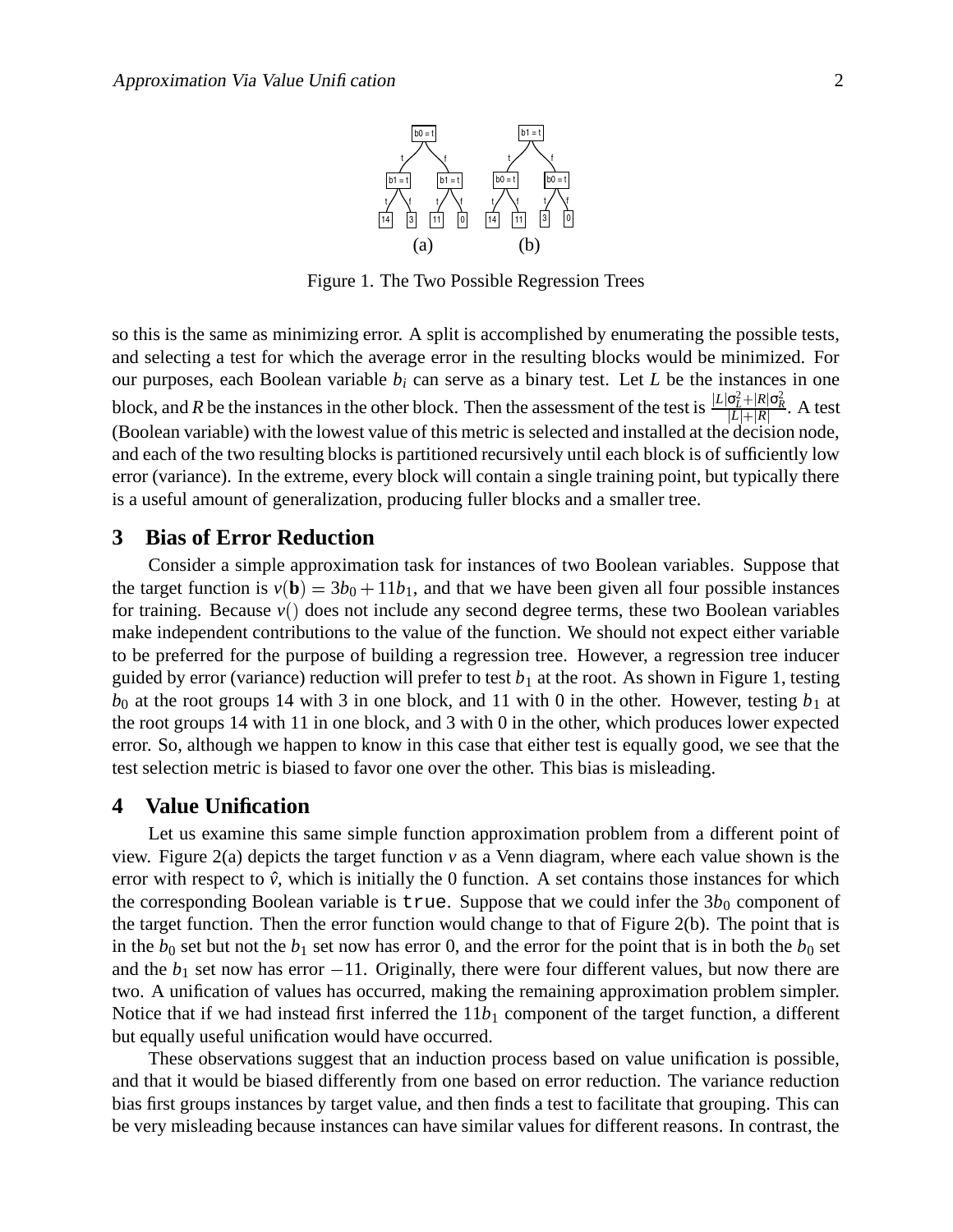

Figure 2. Unification of Values



Figure 3. Regression Tree Using Variance Metric

unification bias seeks to account for the reasons that an instance has the value it does. For example, one instance may have value 20 because of evaluation  $10b_7 + 10b_9$ , whereas another instance may have value 20 because of different feature contributions  $5b_3 + 9b_5 + 6b_8$ . Attempting to group these two instances because they each evaluate to 20 is misguided.

# **5 Comparison of Biases in Regression Tree Induction**

In this section we digress briefly from our quest to formulate a function approximation algorithm driven primarily by value unification instead of primarily by error reduction. For discussion purposes, we fashion a regression tree algorithm that is driven by value unification. Then we consider how different such a mechanism is from classification tree induction.

For regression tree induction we do not need to unify any values, but we can be guided by the same goal. By substituting a new test selection metric into the same splitting mechanism described above, we can reduce the total number of distinct values observed. Let  $u(T)$  be the number of distinct  $f(\mathbf{b})$  values in *T*, where *T* is a set of training points. Define the test selection metric to be  $u(L) + u(R)$ , where as before *L* and *R* are the two blocks of the partition. A test is good to the extent that it separates instances into blocks with small value sets. Note that for regression tree induction, it is not necessary to unify the values of the blocks since they are handled independently, but the motivation is the same.

It is instructive to examine two regression trees for a single small problem. Figure 3 shows a typical example in which partitioning based on error reduction, called *error tree*, does a poor job of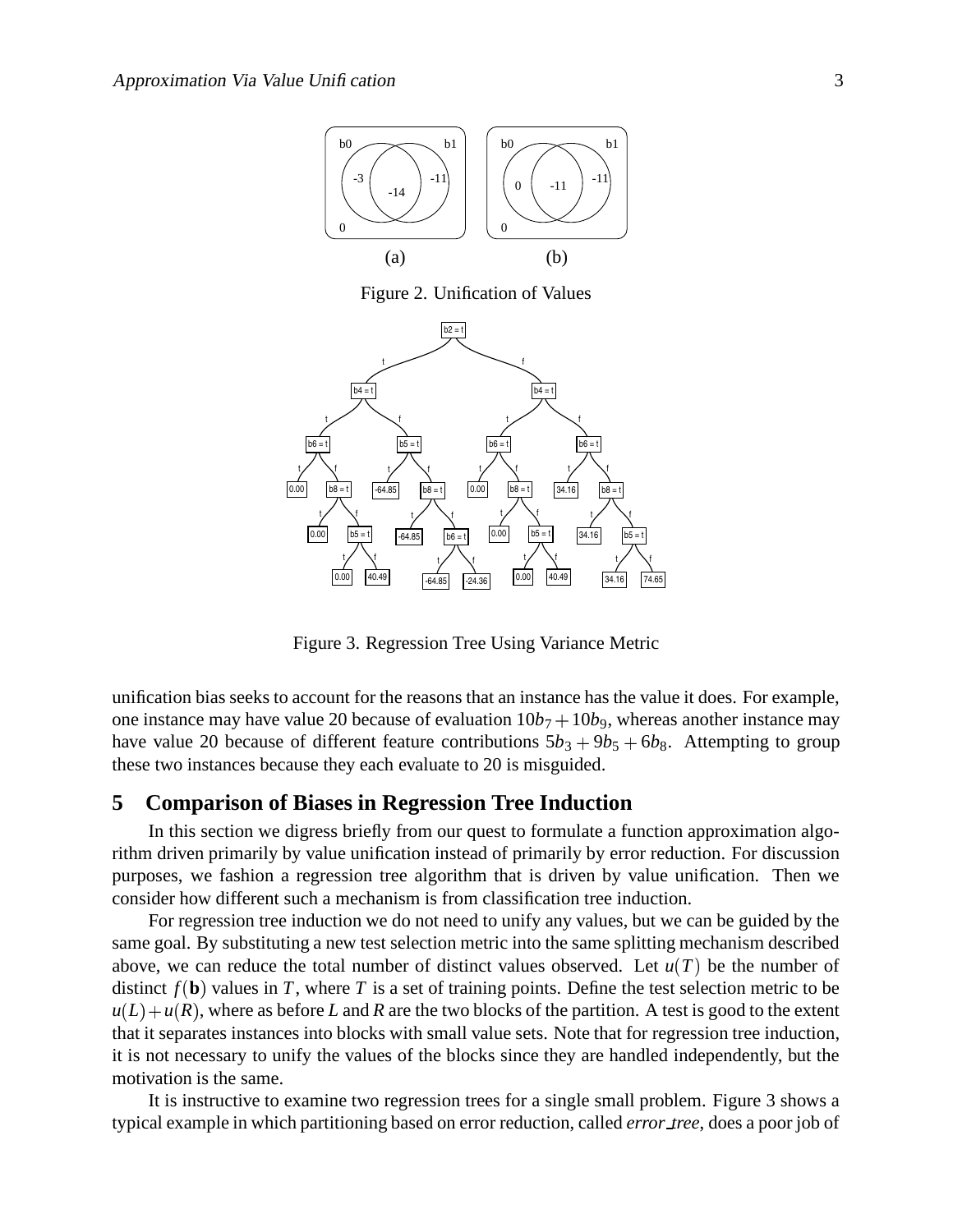

Figure 4. Regression Tree Using Unification Metric

grouping values, and hence capturing the regularity in the data. Notice that error tree sends four of six values down the left branch and another four of six values to the right, causing much duplication of subproblems and replication of subtrees. Figure 4 shows the tree built for the same problem using the unification metric, called *unify tree*. Two of the six possible values are sent down the left branch, and the remaining four are sent down the right branch, eliminating duplication in the subproblems. The FRINGE algorithm (Pagallo & Haussler, 1990) would be able to shrink either of these trees by constructing conjunctive tests. Nevertheless, one should not count on FRINGE to overcome a bad bias in every case.

How do these two test selection metrics compare in practice? We could measure error on independent training and testing sets, but here we simply look at the number of leaves, assuming that a smaller tree does a better job of finding the regularity in the data. Table 1 shows tree size for four different algorithms under several combinations of 'number of binary variables' and 'number of features in the target function'. Two classification tree inducers ITI (Utgoff, Berkman & Clouse, 1997) and C4.5 (Quinlan, 1993) are included. For those, the numeric target value for each instance is treated as a non-numeric class label. The tree sizes shown in the table are computed by averaging the number of leaves for 100 artificial problems.

Based on these runs, unify tree builds smaller trees than error tree. This suggests that grouping instances by numeric closeness of target value does not offer an advantage, and may be detrimental. ITI finds still smaller trees, suggesting that its test selection metric, a form of Kolmogorov-Smirnoff distance (Friedman, 1977; Utgoff & Clouse, 1996), is better. It might be fruitful to pursue this digression a little further, but the purpose here was to illustrate that an error reduction approach to regression tree induction has a bias, and that it is not favorable to the induction processes, as measured by tree size.

## **6 Feature Construction Guided by Value Unification**

Let us return to the problem of designing an algorithm that fits the set of *N* training points. The algorithm is to be guided primarily by unification of values. To motivate the algorithm that is presented below, consider first what happens when a feature and its coefficient are appended to a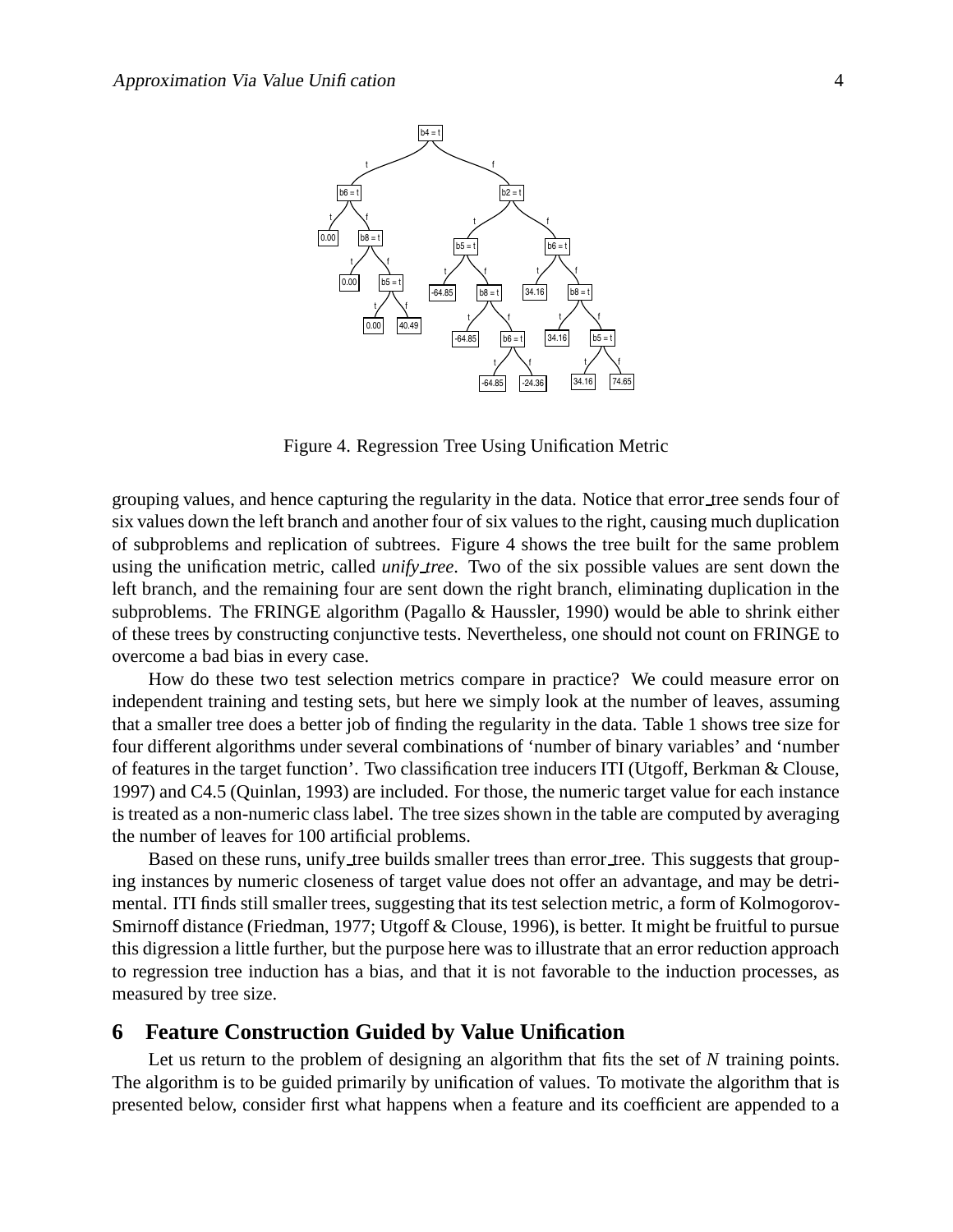function. This provides a sense of how the myriad values come into being, which will be useful for trying to reverse the process. Given the data points, we will want to be able to determine a set of features and coefficients that would produce them.

Define the function approximator of no features to have value 0 for all points, giving  $v(\mathbf{b}) = 0$ . This function has a one element value set  $\{0\}$ . Now define a feature  $f_0(\mathbf{b})$  to evaluate to 1 for any point in which variable  $b_0$  is true, and to evaluate to 0 otherwise. Define  $c_0, c_0 \neq 0$ , to be its coefficient, giving  $v(\mathbf{b}) = c_0 f_0(\mathbf{b})$ . This function *v* has a two element value set  $\{0, c_0\}$ . The data points covered by feature  $f_0(\mathbf{b})$  evaluate to  $c_0$ , and the remaining points evaluate to 0. A feature makes a non-zero contribution to the value of each instance that it covers.

For the sake of discussion, and following our earlier example, let  $c_0 = 3$ . Add a new feature  $f_1(\mathbf{b})$  that covers exactly those points for which variable  $b_1$  is true, and define its coefficient  $c_1 = 11$ . Our function is now  $v(\mathbf{b}) = 3f_0(\mathbf{b}) + 11f_1(\mathbf{b})$ , which has value set  $\{0, 3, 11, 14\}$ . An instance that is covered by a feature has a non-zero value. That is not true in general, because the sum of a set of coefficients could be zero, but the discussion will be simpler if for now we assume that no covered instance evaluates to 0.

#### **6.1 Top Level**

We can construct an algorithm that attempts to reproduce the features and their coefficients that define the target function *v*. The reproduction  $\hat{v}$  may not be exact, making it an approximator of *v*. Our approach, embodied in an algorithm called *VU*, is to identify the coefficient-feature pairs sequentially, searching in the general-to-specific direction in the space of features, as defined by the sets of instances covered. For example, the most general feature is the one that covers all possible instances in instance space.

Consider the top level of the algorithm:

- 1. Receive *N* training points  $(\mathbf{b}, v(\mathbf{b}))$  in *d* variables.
- 2. For each training point, initialize its error to  $0 v$ .
- 3. Initialize  $\hat{v} = 0$ .
- 4. While some instance has non-zero error:
	- (a) Find the next feature.
	- (b) Find the feature's coefficient.
	- (c) Append the term to the definition of  $\hat{v}$ .
	- (d) For each instance covered by the new feature, add the coefficient to its error.

This looks very much like an error-reduction procedure, and it is. To unify values is to reduce error. However, the algorithm is not grouping instances by size of error, nor is it trying to reduce error for all instances simultaneously. Instead, it is unifying values by extracting coefficient-feature pairs one at a time. When one does this successfully, the size of the value set of the adjusted instance values is reduced. Ultimately, all adjusted instance values (the instance error values) reach 0.

Watch how the algorithm works for the following training instances of two variables. The operations of finding the next feature and its coefficient are treated as black boxes for the moment.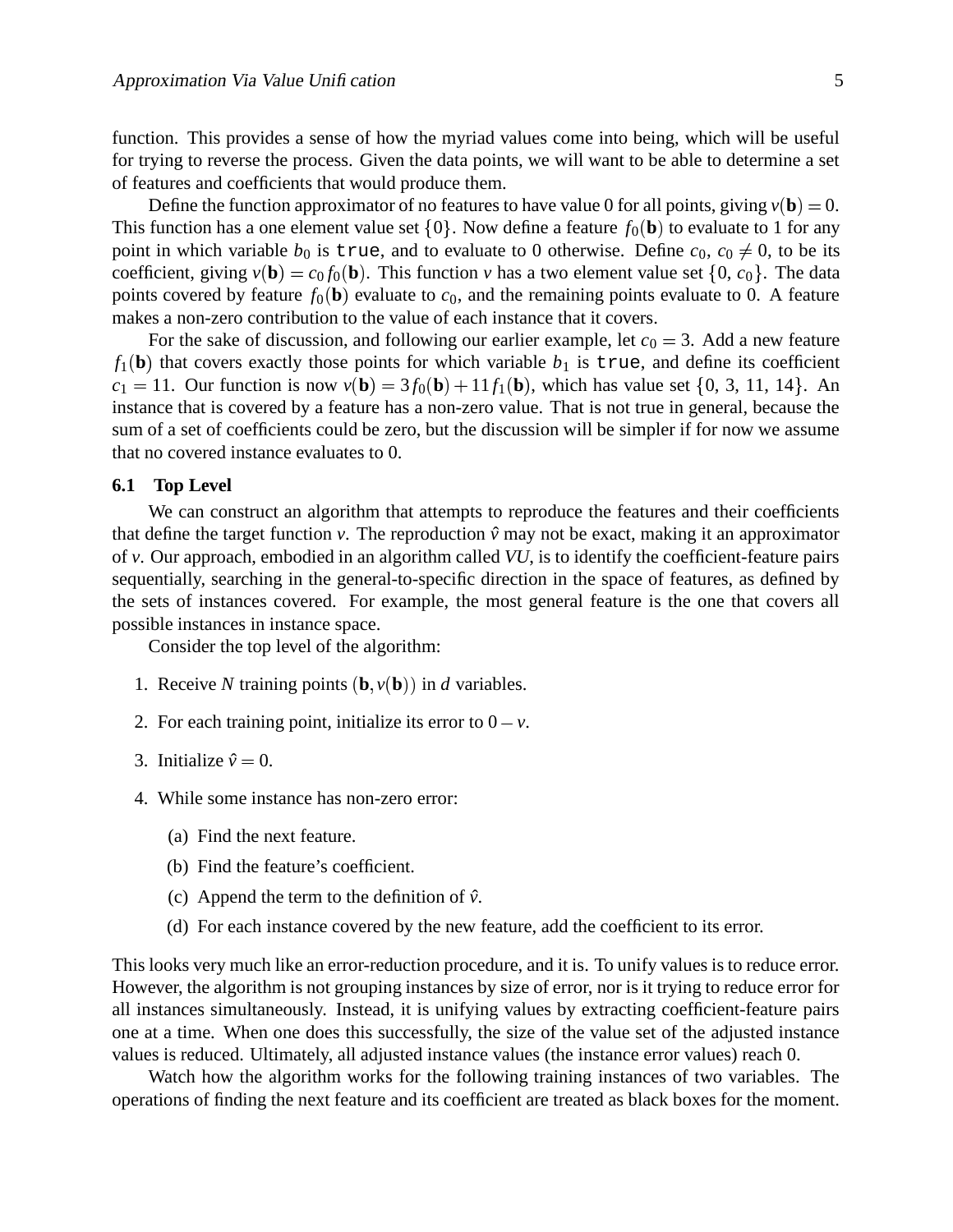| $b_0$             | $b_1$ | $\nu(\mathbf{b})$ | error             |
|-------------------|-------|-------------------|-------------------|
|                   |       | 14                | -14               |
| 1                 | 0     | 3                 | -3                |
| 0                 |       | 11                | -11               |
| $\mathbf{\Omega}$ | 0     | 0                 | $\mathbf{\Omega}$ |

At this point, we have  $\hat{v}(\mathbf{b}) = 0$ . Now the feature  $f_0(\mathbf{b})$  and its coefficient 3 are found. The new term is added to the approximator, giving  $\hat{v}(\mathbf{b}) = 3f_0(\mathbf{b})$ , and the error values are adjusted, giving:

| $b_0$             | $b_1$             | $v(\mathbf{b})$ | error |
|-------------------|-------------------|-----------------|-------|
|                   |                   | 14              | -11   |
| 1                 | $\mathbf{\Omega}$ | 3               | 0     |
| 0                 |                   | 11              | -11   |
| $\mathbf{\Omega}$ | 0                 | 0               |       |

The unification of values is taking place on the error values. The size of the value set has been reduced from 4 to 2. One more iteration of the top level would finish the process by unifying all error values to 0, with  $\hat{v}(\mathbf{b}) = 3f_0(\mathbf{b}) + 11f_1(\mathbf{b})$ .

#### **6.2 Finding A Feature**

The procedure for finding the next most general feature is implemented as best-first search, but in practice it amounts to hill-climbing. The open list is initialized with the most general feature, which covers all instances. A feature that covers an instance with error (unified) 0 can be specialized. Indeed, that is desirable because it means that a more specialized feature will not alter the value of an instance that currently has error 0.

The metric for the best-first search is the number of training instances covered by the feature that have error 0, and the search prefers nodes with lower values of the metric. The search terminates when any of three conditions is met:

- 1. the fewest-true-values instance (true values for exactly those variables tested in the feature cover definition) is present in the training instances,
- 2. the metric value for the best feature on the open list is 0 (no instances with 0 error are covered),
- 3. the metric value for the best feature on the closed list is not greater than the best feature on the open list (no progress in minizing the number of covered 0 error instances).

Until the search terminates, the best feature is removed from open and placed onto closed, and the successors of that currently best feature are inserted into the open list. A successor is generated by copying the feature definition, and then conjoining a missing variable to it. For example, the most general feature is 1 because it evaluates to 1 regardless of the values of the variables in an instance. A specialization of the most general feature is  $b_0$  because it evaluates to 1 for just those instances in which  $b_0$  is true, and to 0 otherwise. If a successor feature covers no instances, it is discarded immediately without putting it onto the open list.

#### **6.3 Finding a Feature's Coefficient**

The VU algorithm finds features one at a time, and in general-to-specific order. For this reason, it is essential to pay attention to whether the fewest-true-values instance covered by the feature is present in the training instances. Consider the instance in which all variables are false.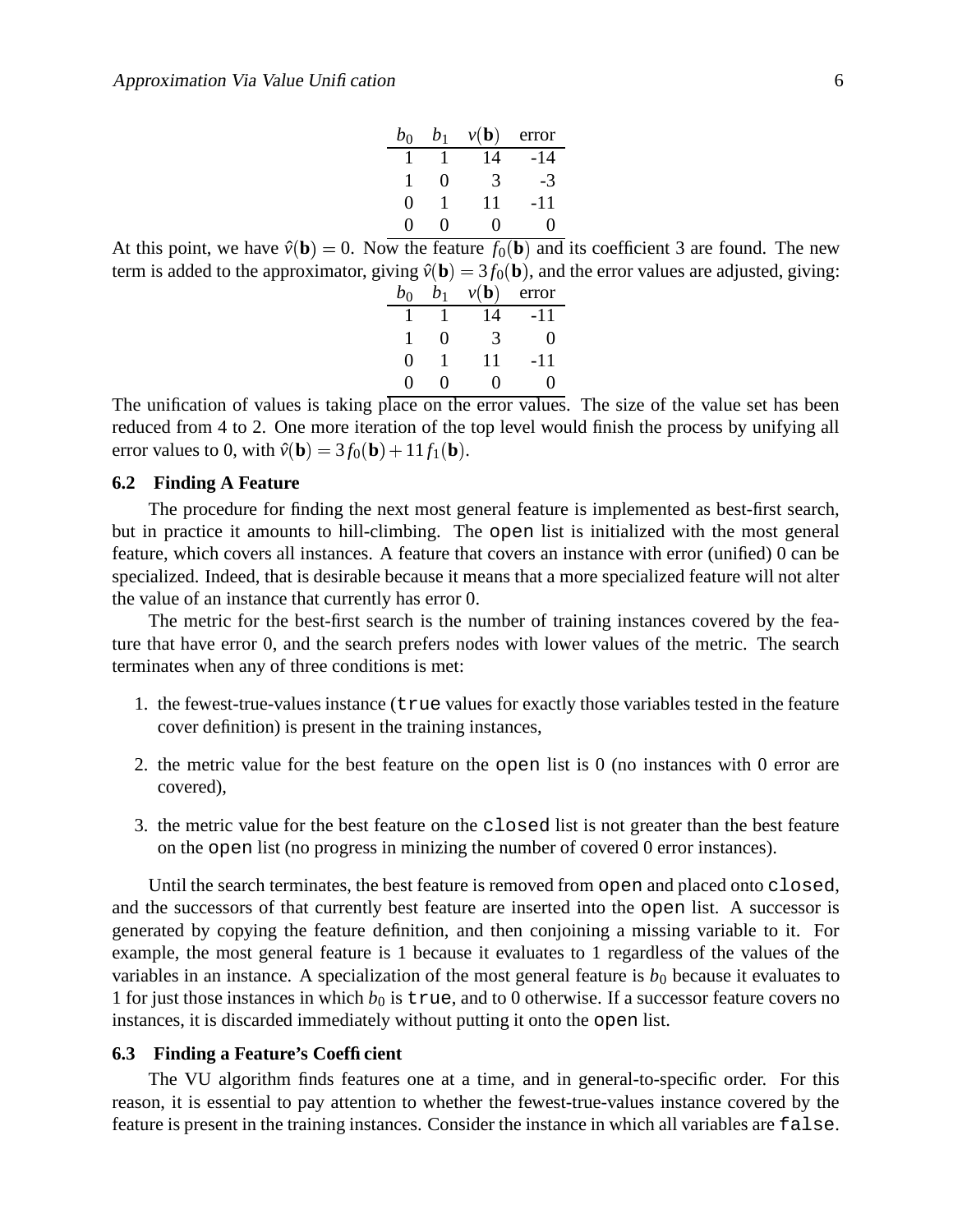No specialized feature can cover this instance. To choose a coefficient that does not unify this instance with 0 will produce a permanent error. So, in this case, the coefficient can be extracted directly from the training instance.

When the fewest-true-values instance for a feature is not present in the data, how does one find a coefficient? We could choose a value that would most reduce the size of the resulting value set. This would be most obviously in keeping with the principle of value unification. However, this measure is sometimes ambiguous. A second possibility is to choose a value that unifies the largest number of instances with 0. Either of these approaches works well, but neither is foolproof. A third approach follows from the reasoning above about wanting to handle fewest-true-values instances. Find a fewest-true-values training instance from those covered by the feature, and use its weight as the coefficient. This approach may not be foolproof either, but we have not yet observed it to make an error. It unifies the values as we would like, so it achieves our purpose.

#### **6.4 Illustration**

Here is a trace of the VU algorithm for a small approximation task in which there are  $d = 8$ Boolean variables, giving  $2^d = 256$  possible points **b**. The target function consists of the three indicated features, making eight possible *v* values. The 100 training instances were drawn at random with replacement.

A feature definition is depicted as a string of '.'s and '1's. A dot means that the variable value is not relevant to the value of the feature, whereas a one means that it is relevant. The feature depicted by all dots is the most general feature. A feature evaluates to 0 if any of the tested variables (indicated by a '1' in the string) is false, and 1 otherwise. The open and closed lists are summarized by showing the metric value (number of training instances covered with 0 error) for up to the five best features on the list. The word 'quality' refers to metric value.

```
Using 8 variables
Using 3 features in target
Using 100 training instances
Target
  3.00 ....11..
  4.00 11......
  5.00 .1..1...
Closed:
Open: 61
Expand .......
 Child .......1 quality 34
 Child ......1. quality 35
 Child \dots 1. quality 16 <-- best
 Child ....1... quality 21
 Child ...1.... quality 33
 Child ..1..... quality 31
 Child .1...... quality 16 <-- best
 Child 1....... quality 21
```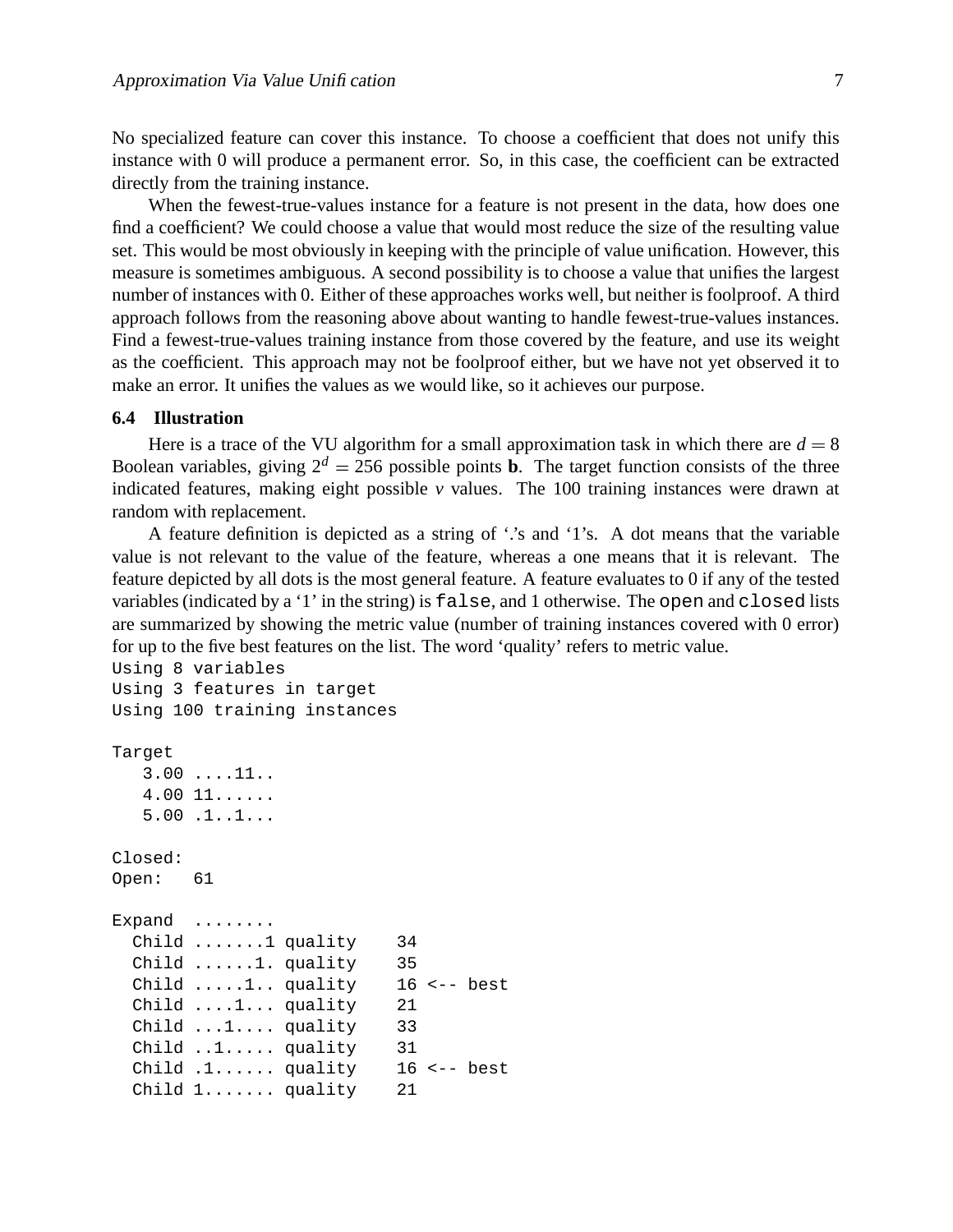```
Closed: 61
Open: 16 16 21 21 31 ...
Expand .....1..
 Child .....1.1 quality 8
 Child .....11. quality 12
 Child ....11.. quality 0 <-- best
 Child ...1.1.. quality 6
 Child ..1..1.. quality 11
 Child .1...1.. quality 6
 Child 1....1.. quality 3
Closed: 16 61
Open: 0 3 6 6 8 ...
Weight 3.00 from hamming dist 0 instance
Append ....11.. to approx with weight 3.00
Closed:
Open: 75
Expand ........
 Child .......1 quality 39
 Child ......1. quality 42
 Child .....1.. quality 30
 Child ....1... quality 35
 Child ...1.... quality 40
 Child ..1..... quality 38
 Child .1...... quality 16 <-- best
 Child 1....... quality 25
Closed: 75
Open: 16 25 30 35 38 ...
Expand .1......
 Child .1.....1 quality 8
 Child .1....1. quality 8
 Child .1...1.. quality 6
 Child .1..1... quality 0 <-- best
 Child .1.1.... quality 5
 Child .11..... quality 7
 Child 11...... quality 0 <-- best
Closed: 16 75
Open: 0 0 5 6 7 ...
Weight 5.00 from hamming dist 1 instance
```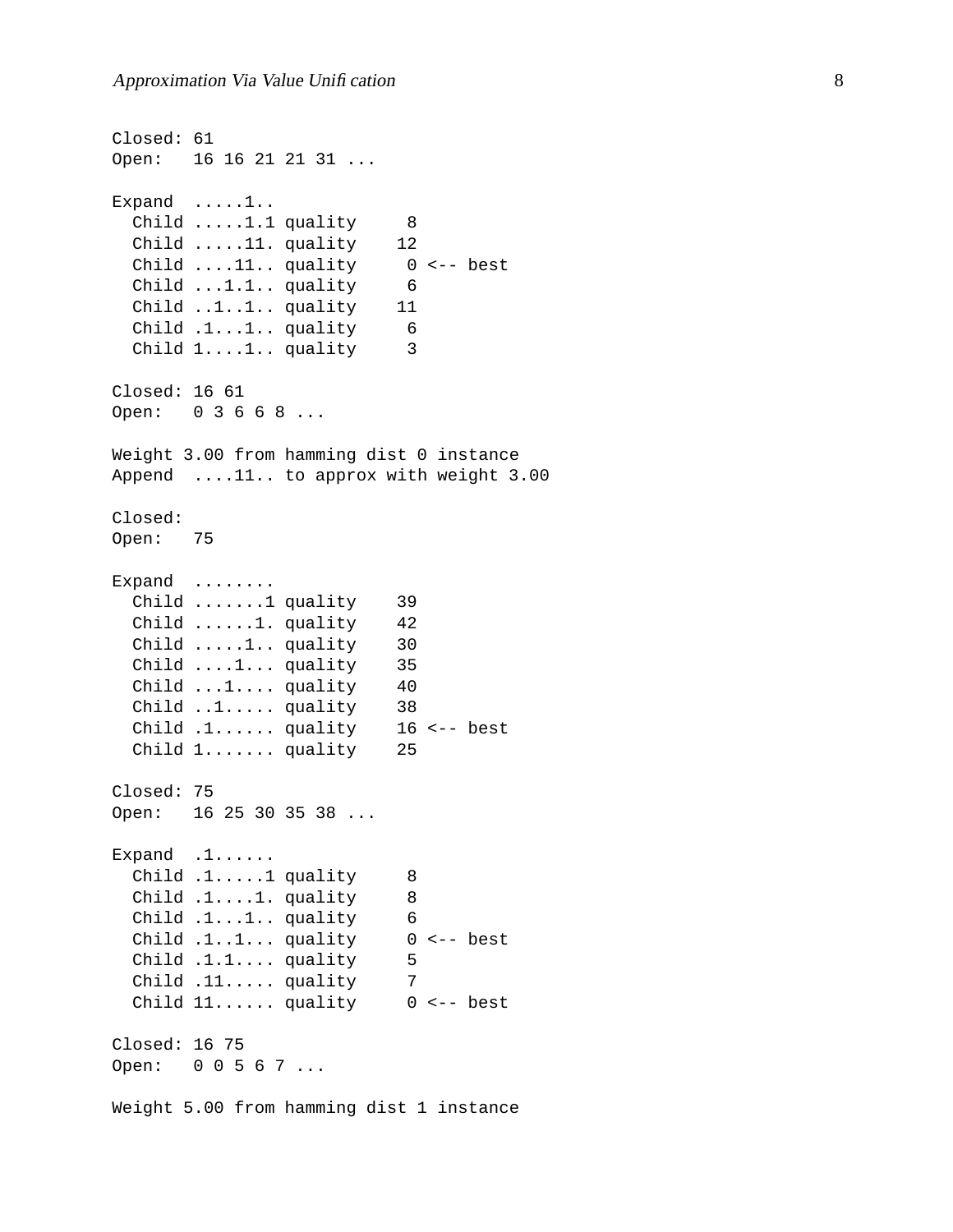```
Append .1..1... to approx with weight 5.00
Closed:
Open: 82
Expand ........
 Child .......1 quality 40
 Child ......1. quality 45
 Child .....1.. quality 34
 Child ....1... quality 42
 Child ...1.... quality 41
 Child ..1..... quality 43
 Child .1...... quality 23 <-- best
 Child 1....... quality 25
Closed: 82
Open: 23 25 34 40 41 ...
Expand .1......
 Child .1.....1 quality 9
 Child .1....1. quality 11
 Child .1...1.. quality 10
 Child .1..1... quality 7
 Child .1.1.... quality 6
 Child .11..... quality 12
 Child 11...... quality 0 <-- best
Closed: 23 82
Open: 0 6 7 9 10 ...
Weight 4.00 from hamming dist 0 instance
Append 11...... to approx with weight 4.00
Approximator:
  4.00 11......
  5.00 .1..1...
  3.00 ....11..
```
#### **6.5 Sample Size for Training**

How many training instances are needed for the VU algorithm? One must sample the instance space adequately so that the features can be extracted from the data. The VU approach to feature construction depends on the ability to discriminate instances that should be covered by a feature from those that should not. Thus the problem of finding a feature is one of concept learning, and the algorithm for finding a feature definition conducts a general-to-specific search (Mitchell, 1982), with non-zero values denoting positive instances, and zero-values denoting negative instances. Concept learning occurs for each feature, and is embedded in the larger VU process of inducing a function approximator. Because the features are found one at a time, we have a sequence of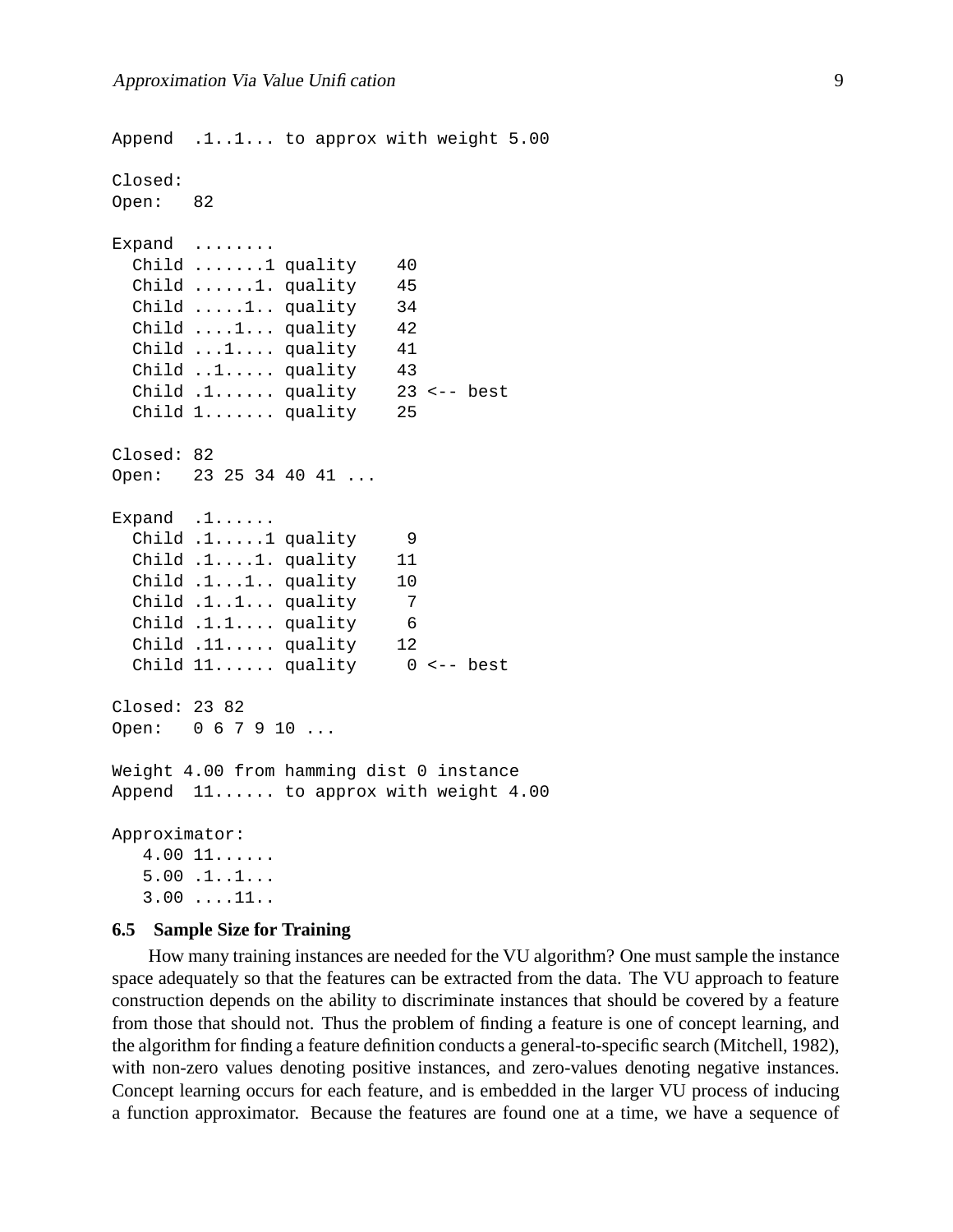concept learning problems. Upon learning finding a feature definition (learning a concept), the outer process finds a coefficient and adjusts the instance values.

We can apply sample complexity results for concept learning to the VU approach to approximator induction. We have here a sequence of concepts to be learned, so a small extension is required. Ehrenfeucht, Haussler, Kearns, & Valiant (1988) provide a lower bound *m* on the sample size that is based on three parameters: the size of the hypothesis space  $|H|$ , the acceptable misclassification rate  $\varepsilon$ , and the probability  $\delta$  of failing to induce a concept with misclassification rate at most  $\varepsilon$ . For a target function of one feature, the size of the hypothesis space  $|H|$  is  $2^d$ , where *d* is the number of Boolean variables. The lower bound can be computed directly. For two features, we have two concept learning problems. One might say that the one original sample will suffice for each problem, but it is important to keep in mind that one is rolling a  $\frac{1}{8}$  $\frac{1}{\delta}$ -sided die for each feature (concept) to be found. Because  $\delta$  is the probability of failure,  $1 - \delta$  is the probability of success. We need a  $\mu$  such that  $(1 - \mu)^k = (1 - \delta)$ , where  $(1 - \delta)$ , where *k* is the number of features in the target function. Rearrangement of terms gives  $\mu = 1 - (1 - \delta)^{\frac{1}{k}}$ . Use  $\mu$  in place of  $\delta$  when computing the sample size for the sequence of concept learning problems. The effect isto increase the sample size. We do not know ahead of time how many features are in the target function. We could attempt to estimate *k*, but it is fruitless to consider a uniform distribution of possible functions to be approximated (Rao, Gordon & Spears, 1995).

The VU algorithm fails when the training instances are not sufficient to enable it to paint the feature boundaries. Our remedy is to increase the sample size, but we would like to make the algorithm robust to this condition.

### **6.6 Feature Cancellation**

The VU algorithm will also fail when an instance has 0 error because it is covered by features whose coefficients sum to 0. The best-first search for a feature that excludes all instances with error 0 eventually degenerates into producing features that cover individual instances. Work is underway to remove this limitation.

#### **6.7 Computational Efficiency**

The algorithm can be implemented efficiently. The number of instances that are covered by a feature and have 0 error can be computed in a single sweep over the instances. In terms of sweeps over the instances, the VU algorithm requires  $O(d^2)$  sweeps per feature to be found.

#### **6.8 Empirical Evaluation**

We have only tested this particular algorithm on artificial target functions of the same form used by the approximator itself. More work is needed to see whether other kinds of targets have any important differences. We have varied the value of *d*, the distribution of coefficient values for the target features, the distribution over the number of bits to set in a features, the number of features in the target concept, and the number of training instances. We have not tested the algorithm on 'real' problems, nor have we investigated issues relating to noise and overfitting.

Regarding noise, we expect that small amounts of noise in the function value can be tolerated by relaxing the test for unified values. Instead of requiring true equality, we can treat similar values as equal. For instances that are outliers by virtue of large errors, either in the variable values or the function value, we expect that the algorithm would construct a very specialized feature to cover each outlying instance. Such features could be discarded afterward, constituting a form of pruning.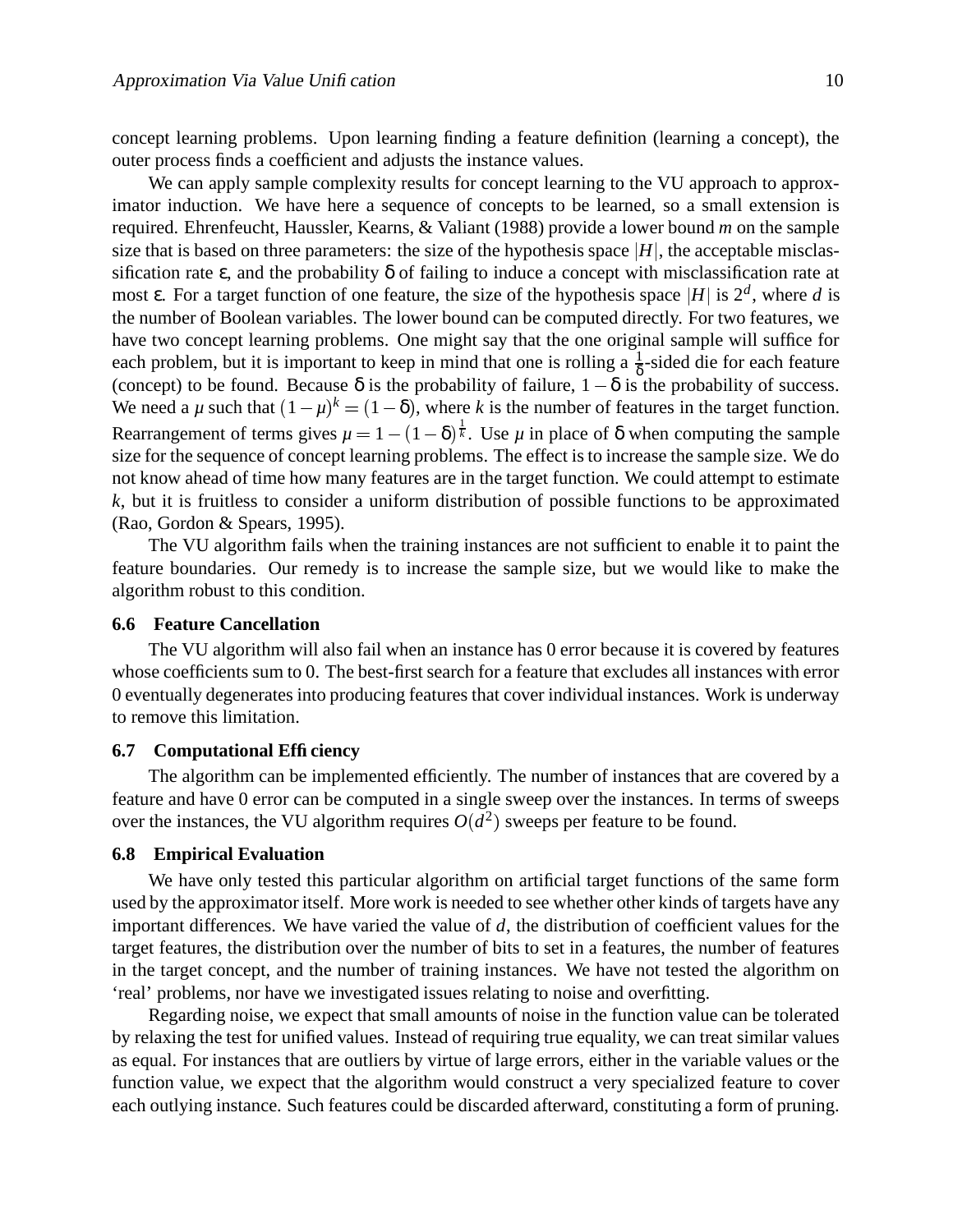We have not done any experimentation regarding noise, so these thoughts are speculative.

#### **6.9 Other Approximator Inducers**

A great many methods have been devised for approximating functions, most of which are guided primarily by error minimization. Value unification provides a different avenue for finding regularity in the data. We decided to test an artificial neural network inducer (Rumelhart & Mc-Clelland, 1986) on the target function shown in Table 2. The target function has  $d = 20$  Boolean variables and  $k = 10$  features, and 10,000 training instances were generated at random with replacement. The artificial neural network had 20 input units, 10 sigmoid threshold hidden units, and 1 unthresholded output unit. Such an architecture is sufficient for representing the target function because a hidden unit can represent a set cover feature, and the output unit can represent a linear combination of the feature values.

Counting a network output as correct if it is within 5% of the target output, and letting backprop run for 320 epochs produces a network that is 'correct' for 9,501 of the 10,000 examples. Allowing the training to continue for 20,000 epochs improves accuracy only slightly. Each 100 epochs takes about 1 minute of cpu. For some purposes, 95% accuracy may be sufficient, but it is clear that the network is not finding all the regularity in the data. In contrast, VU finds an exact solution in 9 cpu seconds.

This is just one problem, but it is another kind of indication that one may not find regularity when striving too hard to reduce all error at one time. A more systematic set of comparisons is needed.

#### **6.10 Compactness of Overlapping Features**

The VU algorithm produces a compact representation in the form of overlapping features. This offers considerable economy compared to a regression tree. For example, for the target function in Table 2, a regression tree based on the unification metric contains 879 leaves, versus 10 features for VU. The regression tree algorithm (unify tree) requires 15 seconds to construct the tree, versus 9 seconds for VU to find its approximation. Regression trees based on the input variables, whatever the metric, partition the space into disjoint regions.

#### **7 Summary**

Our work presents three ideas. The first is that algorithms that are driven primarily by error reduction can be led into missing regularities in the data that would facilitate function approximation. Second, it is beneficial to try to group instances that have similar values for similar reasons. Finally, it is possible to fashion algorithms that are driven primarily by value unification, and only secondarily by error reduction. In particular we presented the novel VU algorithm that uses value unification to identify useful overlapping features.

#### **Acknowledgments**

This work was supported by National Science Foundation Grant IRI-9711239. We are indebted to Gang Ding, who produced the neural network results. We thank David Jensen, Doina Precup, Amy McGovern, and Yanfeng Lu for providing helpful comments.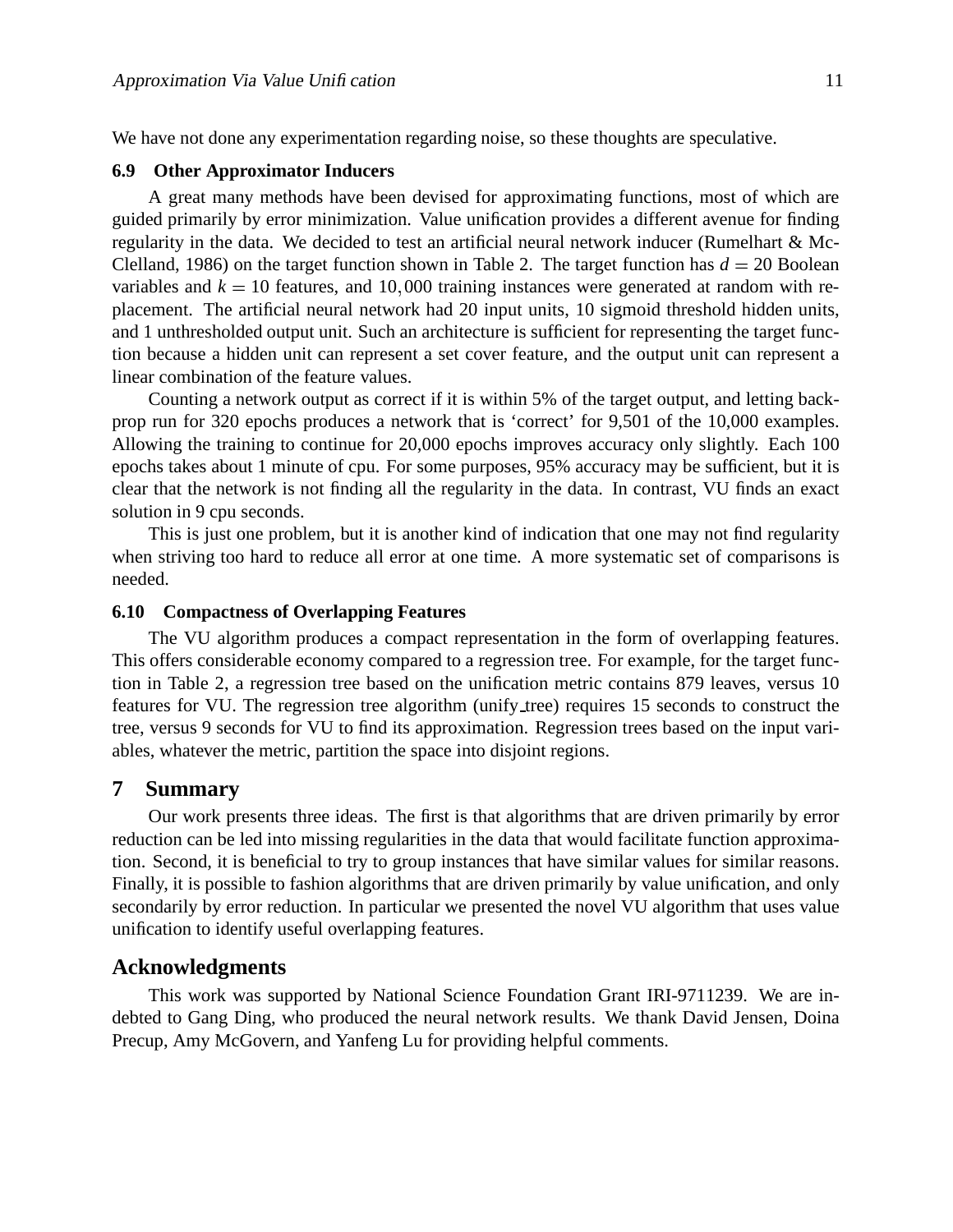# **References**

- Breiman, L., Friedman, J. H., Olshen, R. A., & Stone, C. J. (1984). *Classification and regression trees*. Belmont, CA: Wadsworth International Group.
- Ehrenfeucht, A., Haussler, D., Kearns, M., & Valiant, L. (1988). A general lower bound on the number of examples needed for learning. *Proceedings of the 1988 Workshop on Computational Learning Theory* (pp. 110-120). San Mateo, CA: Morgan Kaufmann.
- Friedman, J. H. (1977). A recursive partitioning decision rule for nonparametric classification. *IEEE Transactions on Computers, C-26*, 404-408.
- Mitchell, T. M. (1982). Generalization as search. *Artificial Intelligence, 18*, 203-226.
- Pagallo, G., & Haussler, D. (1990). Boolean feature discovery in empirical learning. *Machine Learning, 5*, 71-99.
- Quinlan, J. R. (1993). *C4.5: Programs for machine learning*. San Mateo, CA: Morgan Kaufmann.
- Rao, R.B., Gordon, D. , & Spears, W. (1995). For every generalization action, is there really an equal and opposite reaction? Analysis of the Conservation Law for Generalization Performance. *Machine Learning: Proceedings of the Twelfth International Conference* (pp. 115- 121). Tahoe City, CA: Morgan Kaufmann.
- Rumelhart, D. E., & McClelland, J. L. (1986). *Parallel distributed processing*. Cambridge, MA: MIT Press.
- Utgoff, P. E., Berkman, N. C., & Clouse, J. A. (1997). Decision tree induction based on efficient tree restructuring. *Machine Learning, 29*, 5-44.
- Utgoff, P. E., & Clouse, J. A. (1996). *A Kolmogorov-Smirnoff metric for decision tree induction*, (Technical Report 96-3), Amherst, MA: University of Massachusetts, Department of Computer Science.